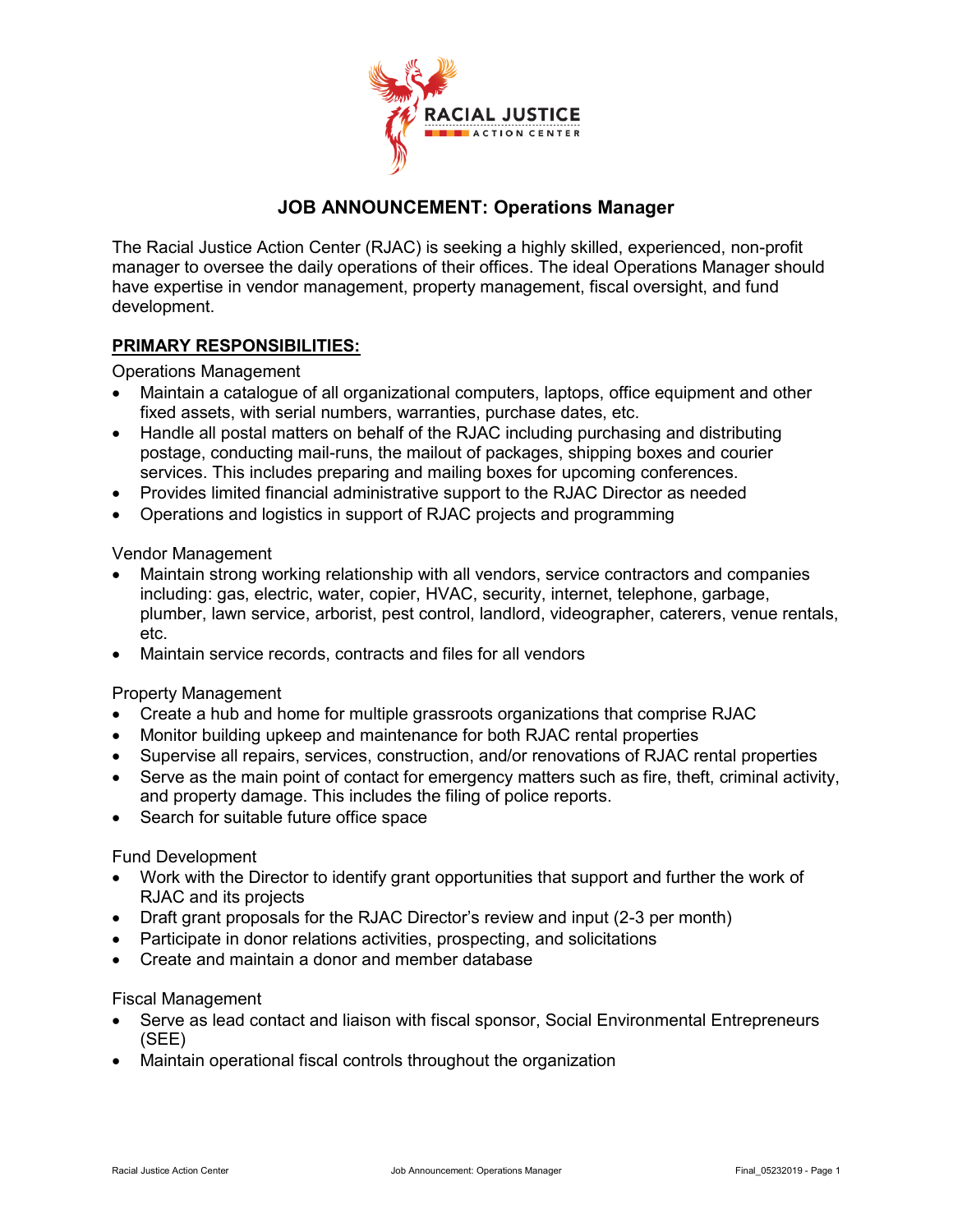

- Track and log all funds received and all funds paid out, by maintaining and updating the accounts payable and accounts receivable files on a weekly basis (invoice, bills, rent, payroll, expense reimbursements, credit cards, bank deposits, advances, etc.)
- Conduct monthly reconciliation of credit card expenses, and collection of receipts
- Reviews all disbursement requests, and prepare for Director's signature
- Review all employees and contractors expense reimbursements before processing and submission
- Make necessary bank deposits of any funds or checks received on a daily or weekly basis
- Provide budget development support to the RJAC Director and SEE

### **QUALIFICATIONS:**

### **Required:**

- Five (5) years' experience as an office manager, on in non-profit operations and program management
- Three (3) years' experience in a social justice setting, non-profit, racial justice or TLGB organization
- Three (3) years' experience in fundraising, grant writing or fund development
- Two (2) years' experience in vendor management

### **Preferred:**

- Bachelor's degree
- Seven (7) years' experience as an office manager, on in non-profit operations and program management
- Five (5) years' experience in fundraising, grant writing or fund development
- Experience working with diverse communities
- Awareness of resources available to people of color or the TLGB community

### **Skills/Knowledge/Abilities:**

- Good communication and listening skills
- Ability to motivate, lead and develop team
- Ability to mediate and resolve conflict
- Computer literacy, including proficiency in Microsoft Office Suite
- Ability to work well with others

This is a full-time position, offering a generous benefit package and welcoming office environment. This position reports to the RJAC Director.

### **HOW TO APPLY:**

Please send résumé, cover letter, salary requirements, and a fundraising writing sample (no more than 2 pages) to: HR@rjactioncenter.org by 12:00n EST July 1, 2019. Walk ins and telephone calls are not permitted.

The Racial Justice Action Center (RJAC) builds the grassroots leadership, power, and capacity of marginalized communities to win political, economic, and social transformation in the Atlanta Metropolitan area. We engage in Transformative Organizing which includes intensive